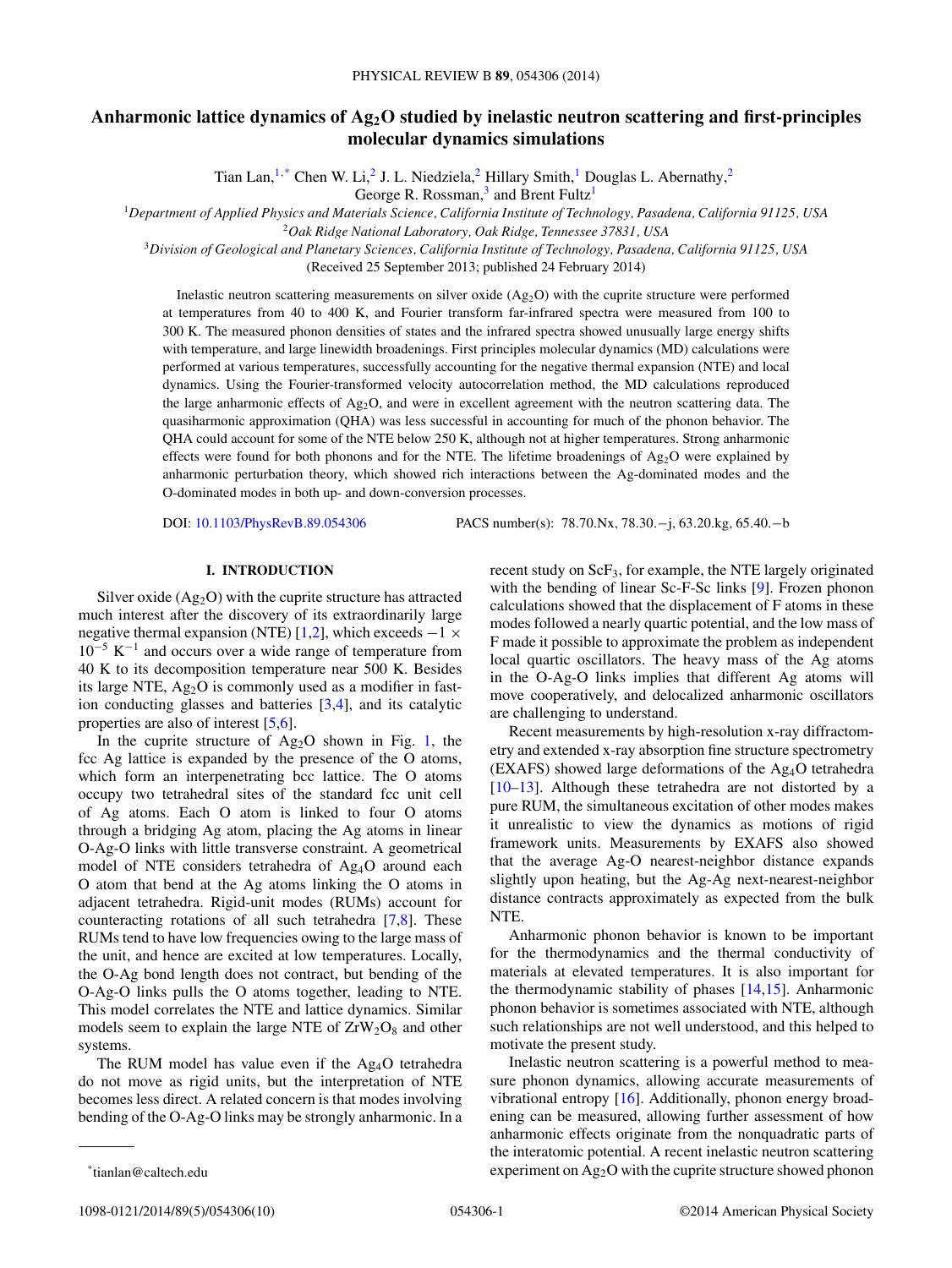<span id="page-1-0"></span>

FIG. 1. (Color online) Cuprite structure of  $Ag_2O$ , showing standard cubic fcc unit cell and O-Ag-O links that pass between cubes.

softening (reduction in energy) with temperature [\[17\]](#page-8-0). The authors interpreted this result with a quasiharmonic model, where they calculated harmonic phonons for reduced volumes of the structure and obtained a negative Grüneissen parameter. These measurements were performed on the neutron energy gain side of the elastic line, restricting measurements to temperatures above 150 K, and the available energy range of 20 meV allowed about a quarter of the Ag<sub>2</sub>O phonon spectrum to be measured.

Lattice dynamics calculations, based on either classical force fields or density functional theory (DFT), have been used to study materials with the cuprite structure [\[17–19\]](#page-8-0). All these calculations were performed with the quasiharmonic approximation (QHA), where the interatomic forces and phonon frequencies changed with volume, but all phonons were assumed to be harmonic normal modes with infinite lifetimes. This QHA ignores interactions of phonons at finite temperatures through the cubic or quartic parts of the interatomic potential, but these interactions are essential to explicit phonon anharmonicity. Although the QHA calculation accounted for the NTE behavior in  $ZrW_2O_8$  [\[20\]](#page-8-0), for Ag<sub>2</sub>O with the cuprite structure, the QHA was only partly successful. Molecular dynamics (MD) simulations should be reliable for calculating phonon spectra in strongly anharmonic systems [\[21](#page-8-0)[–23\]](#page-9-0), even when the QHA fails.

To study phonon anharmonicity in  $Ag_2O$ , and its possible relationship to NTE, we performed temperature-dependent inelastic neutron scattering experiments at temperatures from 40 to 400 K to obtain the phonon density of states (DOS). (At temperatures below 40 K a first-order phase transition occurs, giving a temperature-dependent fraction of a second phase with different phonon properties [\[2,](#page-8-0)[24\]](#page-9-0).) Fourier transform infrared spectrometry at cryogenic temperatures was also used to measure the frequencies and line shapes of phonons at the  $\Gamma$  point of the Brillouin zone. First-principles *ab initio* MD simulations were performed, and by Fourier transforming the velocity autocorrelation function, the large temperaturedependent phonon anharmonicity was reproduced accurately. An independent calculation of anharmonic phonon interaction channels was performed with interacting phonon perturbation theory, and semiquantitatively explained anharmonicities of the different phonons. Most of the phonons have many channels for decay and are highly anharmonic. Although the QHA is capable of predicting about half of the NTE at low temperatures, part of this NTE is associated with anharmonicity, and most of the NTE above 250 K originates with anharmonic interactions between Ag-dominated and O-dominated phonon modes.

## **II. EXPERIMENTS**

## **A. Inelastic neutron scattering**

Inelastic neutron scattering measurements were performed with the wide angular-range chopper spectrometer, ARCS [\[25\]](#page-9-0), at the Spallation Neutron Source at Oak Ridge National Laboratory. Powder samples of  $Ag_2O$  with the cuprite structure of 99.99% purity were loaded into an annular volume between concentric aluminum cylinders with an outer diameter of 29 mm and an inner diameter of 27 mm, giving about 5% scattering of the incident neutron beam. The sample assembly was mounted in a bottom-loading closed cycle refrigerator outfitted with a sapphire hot stage that can be controlled independently of the second stage of the cryostat. Spectra were acquired with two incident neutron energies of approximately 30 and 100 meV. Measurements were performed at temperatures of 40, 100, 200, 300, and 400 K, each with approximately  $1.6 \times 10^6$  neutron counts. Backgrounds with empty sample cans were measured at each temperature. Ag has an absorption cross section of 63 barns, but this was not a problem with low background and high neutron flux.

The raw data were rebinned into intensity *I* as a function of momentum transfer *Q* and energy transfer *E*. After deleting the elastic peak around zero energy, neutron-weighted phonon densities of states curves were calculated from  $I(Q, E)$  by subtracting the measured background, and using an iterative procedure to remove contributions from multiple scattering and higher-order multiphonon processes [\[26\]](#page-9-0).

## **B. Fourier transform far-infrared spectrometer**

The far-infrared spectrometry measurements were performed with a Thermo-Nicolet Magna 860 FTIR spectrometer using a room-temperature deuterated triglycine sulfate detector and a solid substrate beam splitter. The same Ag<sub>2</sub>O powder was mixed with polyethylene fine powder with a mass ratio of 1:19 and finely ground. The sample was compressed into a pellet of 1 mm thickness, and mounted on a copper cold finger of an evacuated cryostat filled with liquid nitrogen. The cryostat had polyethylene windows that were transparent in the far infrared. Spectra were acquired at temperatures from 100 to 300 K, and temperature was measured with a thermocouple in direct contact with the sample pellet. Backgrounds from a pure polyethylene pellet of the same size were measured at each temperature.

#### **C. Results**

Figure [2](#page-2-0) presents the "neutron-weighted" phonon DOS of Ag2O with the cuprite structure from ARCS data at two incident energies at temperatures from 40 to 400 K. Neutron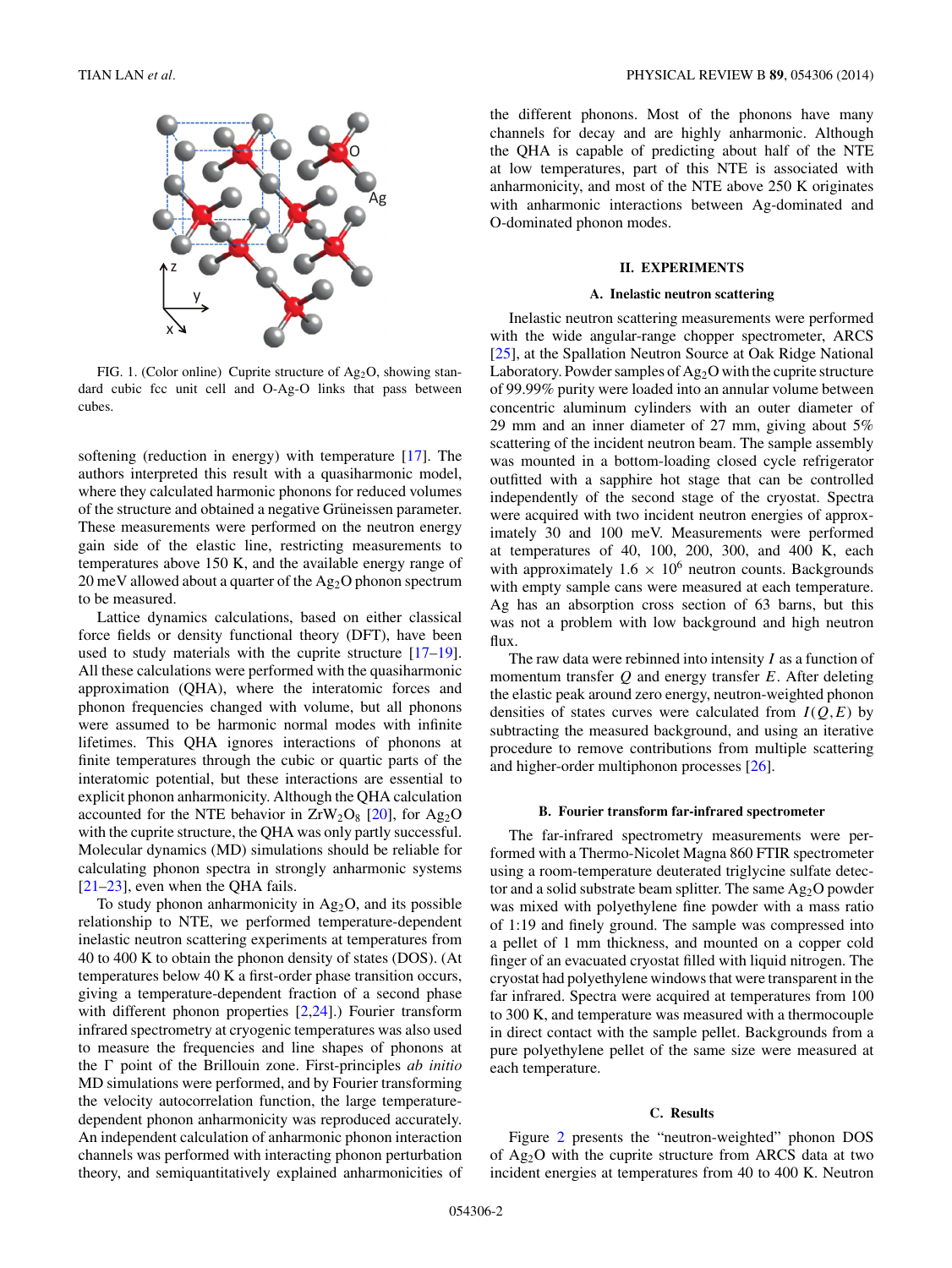<span id="page-2-0"></span>

FIG. 2. (Color online) Neutron weighted phonon DOS of Ag<sub>2</sub>O with the cuprite structure from ARCS experimental data (black dots) and MD simulations (red curves) at temperatures from 40 to 400 K. The dashed spectrum corresponds to the 40 K experimental result, shifted vertically for comparison at each temperature. Vertical dashed lines are aligned to the major peak centers at 40 K from experiments, and are numbered at the top. The incident energy was 100 meV for panel (a), and 30 meV for panel (b).

weighting is an artifact of inelastic neutron scattering by phonons. Phonon scattering scales with the scattering cross section divided by atom mass,  $\sigma/m$ , so the Ag-dominated modes around 8 meV are relatively weaker than the Odominated modes around 63 meV. Since the instrument energy resolution is inversely related to both the incident energy and the energy transfer, the spectra in Fig.  $2(b)$  have generally higher resolution than in Fig.  $2(a)$ . As shown in Fig. 2, the main features (peaks 1, 2, and 3) of the DOS curve from inelastic neutron scattering experiments undergo substantial broadening with temperature, even below 200 K, indicating an unusually large anharmonicity. Along with the broadening, peak 1 stiffens slightly, but peaks 2 and 3 shift to lower energy by more than 3.2 meV. This is an enormous shift over such a small temperature range. Over the same temperature range, phonons of  $ScF_3$  shifted by about 1 meV, for example [\[9\]](#page-8-0). To quantify thermal shifts, Gaussian functions were fitted to the three major peaks in the phonon DOS, and Fig. 3 presents the peak shifts relative to their centers at 40 K.

Figure [4](#page-3-0) presents the infrared spectra of  $Ag_2O$  between 50 and 650 cm<sup>−</sup>1. Two absorption bands at 86 cm<sup>−</sup><sup>1</sup> and 540 cm<sup>−</sup><sup>1</sup> are seen, consistent with previous measurements at room temperature  $[27]$ . Analysis by group theory showed they have  $F_{1u}$  symmetry. The low frequency mode at 86 cm<sup>-1</sup> is an Ag-O-Ag bending mode, while the high frequency band corresponds to Ag-O stretching. Consistent with the trend of phonon DOS measured by neutron scattering, the high frequency band broadened significantly with temperature.



FIG. 3. (Color online) Shifts of centers of peaks in the phonon DOS, relative to data at 40 K. The filled symbols are experimental data, open symbols (green) are from MD-based QHA calculations, and solid curves (red) are from MD calculations. Indices 1, 2, 3 correspond to the peak labels in Fig. 2, and are also represented by the triangle, square, and circle, respectively, for experimental data and QHA calculations.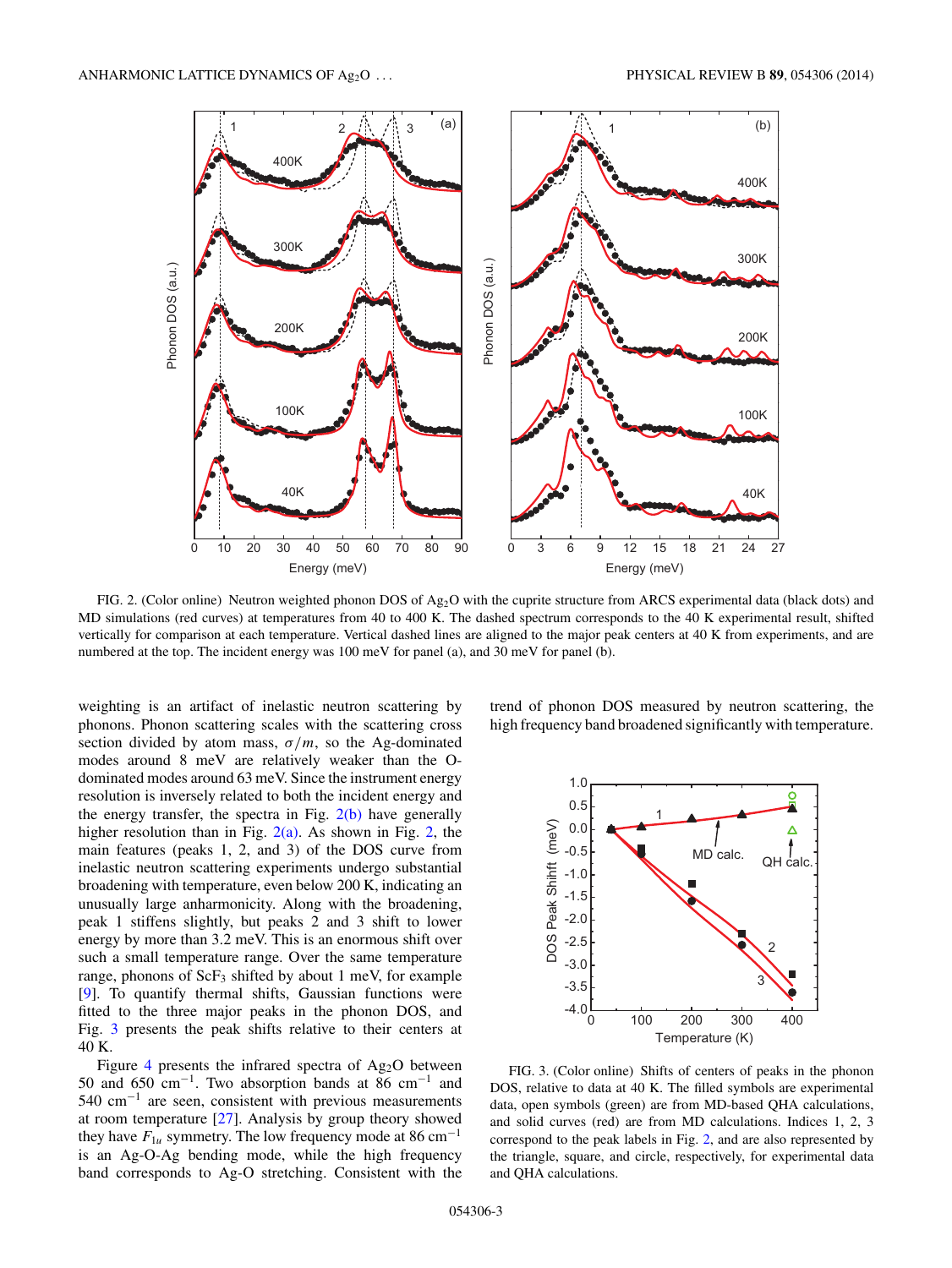<span id="page-3-0"></span>

FIG. 4. (a) FT-IR absorbtion spectra of  $Ag_2O$  with the cuprite structure at 300 K. (b), (c) Enlargement of two bands at selected temperatures.

From 100 to 300 K, the two modes shifted to lower energy by about 4 cm<sup>-1</sup> and 13 cm<sup>-1</sup>, respectively.

## **III. FIRST-PRINCIPLES MOLECULAR DYNAMICS SIMULATIONS**

#### **A. Methods**

First-principles calculations were performed with the generalized gradient approximation (GGA) of density functional theory (DFT), implemented in the VASP package [\[28–30\]](#page-9-0). Projector augmented wave pseudopotentials and a plane wave basis set with an energy cutoff of 500 eV were used in all calculations.

First-principles Born-Oppenheimer molecular dynamics simulations were performed for a  $3 \times 3 \times 3$  supercell with temperature control by a Nosé thermostat. The relatively small simulation cell could be a cause for concern [\[31\]](#page-9-0), but convergence testing showed that the supercell in our study is large enough to accurately capture the phonon anharmonicity of Ag2O. The simulated temperatures included 40, 100, 200, 300, and 400 K. For each temperature, the system was first

equilibrated for 3 ps, then simulated for 18 ps with a time step of 3 fs. The system was fully relaxed at each temperature, with convergence of the pressure within 1 kbar.

Phonon frequency spectra and their *k*-space structure were obtained from the MD trajectories by the Fourier transform velocity autocorrelation method [\[21](#page-8-0)[–23,32\]](#page-9-0). The phonon DOS is

$$
g(\omega) = \sum_{n,b} \int dt \, e^{-i\omega t} \langle \vec{v}_{n,b}(t) \vec{v}_{0,0}(0) \rangle, \tag{1}
$$

where  $\langle \rangle$  is an ensemble average, and  $\vec{v}_{n,b}(t)$  is the velocity of the atom  $b$  in the unit cell  $n$  at time  $t$ . Individual phonon modes could also be projected onto each *k* point in the Brillouin zone by computing the phonon power spectrum [\[21,](#page-8-0)[23\]](#page-9-0). To better compare with data from inelastic neutron scattering, the calculated DOS at each temperature was convoluted with the ARCS instrumental broadening function, and was neutron weighted appropriately [\[9](#page-8-0)[,26\]](#page-9-0).

Calculations in the quasiharmonic approximation were performed two ways. In the lattice dynamics method, the thermal expansion was evaluated by optimizing the vibrational free energy as a function of volume [\[9\]](#page-8-0). Calculations were performed self consistently with a 6-atom unit cell with a  $10 \times 10 \times 10$  *k*-point grid. Phonon frequencies were calculated using the small displacement method implemented by the Phonopy package [\[33\]](#page-9-0). These phonon dispersions in the QHA were also used for the anharmonic perturbation theory described below. The second method used MD calculations to implement the QHA. We removed the temperature-dependent explicit anharmonicity by performing simulations at 40 K for volumes characteristic of 400 K, which produced a pressure of 0.45 GPa at 40 K. Further computational details are given in the Supplemental Material [\[34\]](#page-9-0).

At the lowest simulation temperature of 40 K, classical MD trajectories may require justification. In principle, nuclear motions could be better treated by mapping each nucleus onto a classical system of several fictitious particles governed by an effective Hamiltonian, derived from a Feynman path integral, for example [\[35,36\]](#page-9-0). Such low temperature quantum effects are beyond the scope of this paper. Nevertheless, our results should not be altered significantly by quantum effects for the following reasons. Our particular interest is in anharmonic phonon-phonon interactions at higher temperatures, and our results concern the phonons and NTE above 250 K. A classical MD simulation is usually appropriate at higher temperatures. The modes most subject to quantum corrections are those involving the dynamics of the lower mass O atoms, but these are at high energies. They are not activated at 40 K, and they show weak anharmonic effects. Relatively larger anharmonic effects at low temperatures are found in the modes below 10 meV. These are dominated by the Ag atoms, but with their high mass only tiny quantum effects are expected. There are several semiquantitative methods to estimate the magnitudes of quantum corrections. For example, Berens *et al.*[\[37\]](#page-9-0) and Lin *et al.*[\[38\]](#page-9-0) suggest that quantum effects could be evaluated from the difference between the quantum and classical vibrational energy or free energy derived from the corresponding partition functions. These methods do not account for all quantum effects on nuclear trajectories, but for  $Ag_2O$  at 40 K, by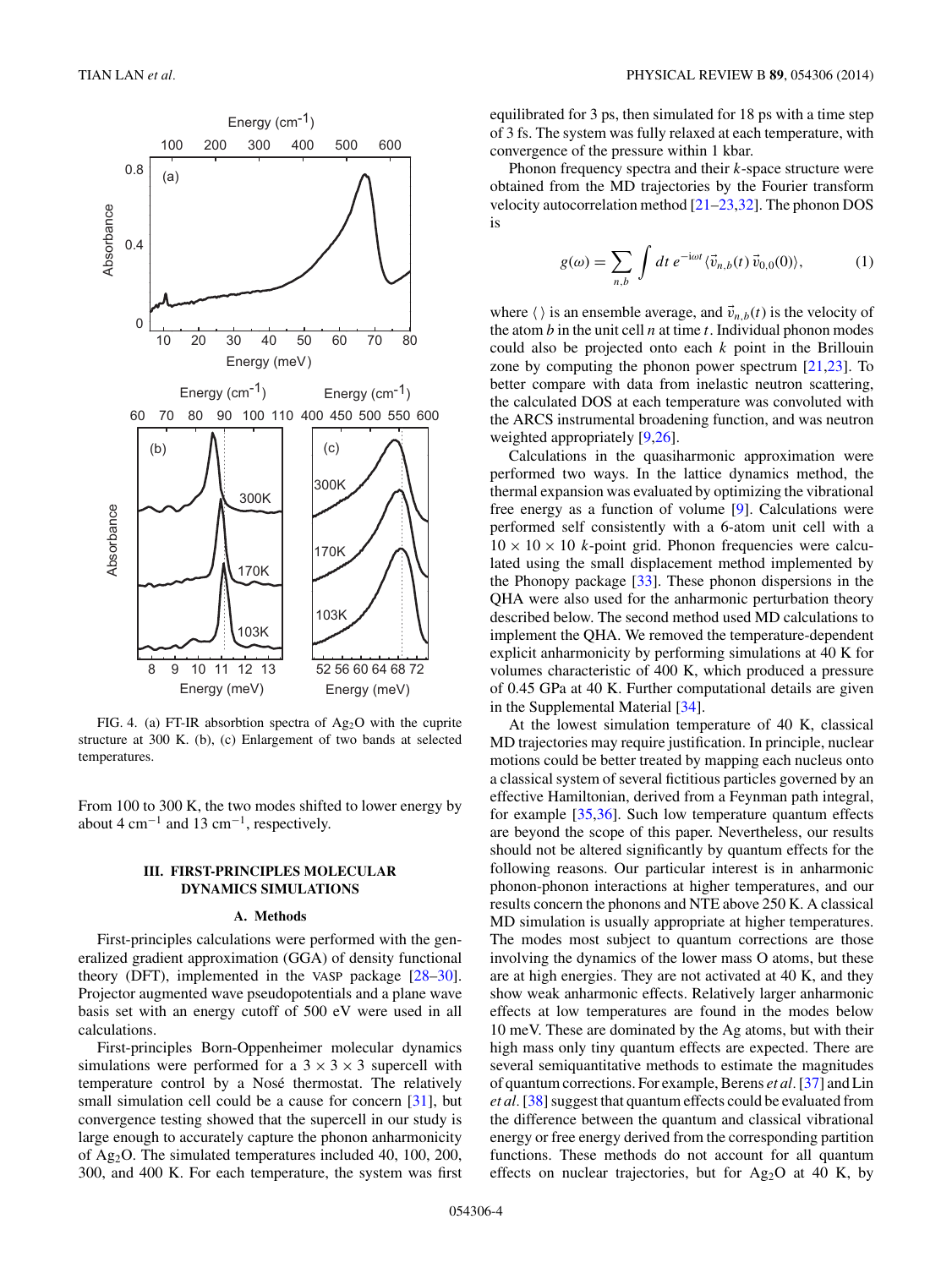<span id="page-4-0"></span>TABLE I. Properties of  $Ag<sub>2</sub>O$  with the cuprite structure from present MD calculations, compared to experimental data. Units: lattice parameters in  $\AA$ , bulk modulus in GPa, thermal expansion coefficients in  $10^{-6}$  K<sup>-1</sup>, vibrational frequencies in meV.

|                                 | Experiment <sup>a</sup> | Calculation |
|---------------------------------|-------------------------|-------------|
| Lattice Parameter               |                         |             |
| $\mathfrak a$                   | 4.746                   | 4.814       |
| <b>Bulk Modulus</b>             |                         |             |
| K                               | N/A                     | 72          |
| <b>Bond LTE</b>                 |                         |             |
| $\beta_{\text{Ag-O}}$           | $12.1 - 35.0$           | 19.4        |
| $\beta_{\text{Ag-Ag}}$          | $-9.99$                 | $-14.7$     |
| <b>Bond Variance</b>            |                         |             |
| $\sigma_{Ag\text{-Ag}}$ (40 K)  | 0.0078                  | 0.0073      |
| $\sigma_{\text{Ag-Ag}}$ (400 K) | 0.053                   | 0.067       |
| Mode Frequency                  |                         |             |
| $F_{2u}$                        | 5.60                    | 5.58        |
| $E_u$                           | 8.9                     | 7.45        |
| $F_{1u}^{(1)}$                  | 11.2                    | 11.5        |
| $A_{2\mu}$                      | N/A                     | 29.4        |
| $F_{2g}$                        | N/A                     | 48.4        |
| $F_{1u}^{(2)}$                  | 67                      | 63.6        |

<sup>a</sup>Lattice parameter at 40 K is from neutron scattering measurements in the present paper, which is in good agreement with Refs.  $[1,2]$ . Bond linear thermal expansion (LTE) and variance data are from Refs. [\[11,12\]](#page-8-0). The IR active mode frequencies are from FT-IR measurements in the present paper, and the frequencies of the lowest two modes are from the luminescence spectra in Ref. [\[39\]](#page-9-0).

using both classical and quantum partition function for the same phonon DOS, we found the vibrational energy difference between classical and quantum statistics is only 1.2% of the cohesive energy.

#### **B. Results**

Table I presents results from our MD simulations and experimental data on lattice parameter, bulk modulus, thermal expansivity, and phonon frequencies at the  $\Gamma$  point. As shown in Fig. 5, the MD simulations predicted the NTE very well. On the other hand, consistent with a recent QHA calculation [\[17\]](#page-8-0), the NTE calculated with the QHA method was much smaller.

The phonon DOS curves calculated from first-principles MD simulations are shown in Fig. [2](#page-2-0) with the experimental spectra for comparison. To facilitate visual comparison, in Fig. [2\(a\)](#page-2-0) the energy axis of the calculated spectra were scaled by 6.8% to correct for underestimates of the force constants in the GGA method. Nevertheless, excellent agreement is found between the simulated phonon DOS and the experimental data, and the calculated thermal broadenings and shifts are in good agreement, too. Gaussian functions were also fit to the calculated spectra, and Fig. [3](#page-2-0) compares these thermal shifts from experiment and calculation.

Because of the large mass difference between Ag and O atoms, the O-dominated phonon modes are well separated from the Ag-dominated modes. Partial phonon DOS analysis showed that the Ag-dominated modes had similar energies, forming the peak of the phonon DOS below 20 meV (peak 1



FIG. 5. (Color online) Temperature dependence of lattice parameter from experimental data in Ref. [\[1\]](#page-8-0), quasiharmonic calculations and MD calculations, expressed as the relative changes with respect to their 40 K values, i.e.,  $a(T)/a(40 \text{ K}) - 1$ .

in Fig. [2\)](#page-2-0), whereas the O-dominated modes had energies above 40 meV (peaks 2 and 3).

Figure 6 shows the normal modes from MD simulations, projected to the  $\Gamma$  point. Six vibrational modes are evident, including the IR-active  $F_{1u}^{(1)}$  and  $F_{1u}^{(2)}$  modes. The calculated frequencies of these modes at 40 K are listed in Table I, showing good agreement with experiment. Large thermal shifts and broadenings are apparent in the simulated frequencies, consistent with experiment. The calculated peaks were then fitted with Lorentzian functions to extract the centroids and linewidths, which compare well with the FT-IR data as shown in Fig. [7.](#page-5-0)



FIG. 6. (Color online) Phonon modes simulated by MD and projected on the  $\Gamma$  point, at temperatures and pressures as labeled. The normal-mode frequencies calculated from harmonic lattice dynamics are shown as vertical dashed lines in red. The group symmetry for each mode is shown at the bottom.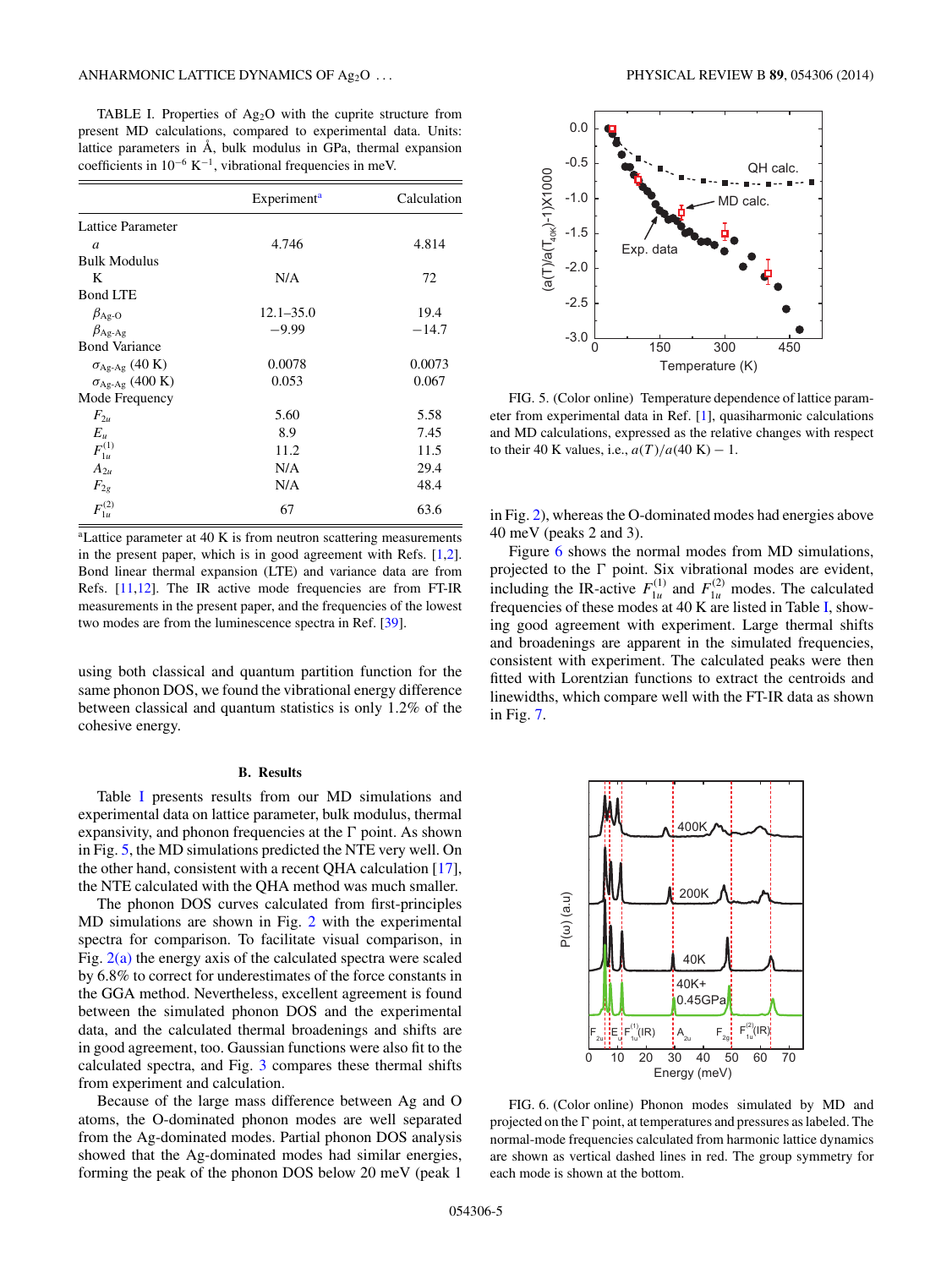<span id="page-5-0"></span>

FIG. 7. (Color online) (a) Temperature dependent frequency shifts of the Ag-dominated  $F_{1u}^{(1)}$  mode and the O-dominated  $F_{2g}$  and  $F_{1u}^{(2)}$  modes from FT-IR (black), compared with the MD simulated peaks (red) such as in Fig. [6.](#page-4-0) (b) The lifetimes of the corresponding modes at temperatures from 40 to 400 K, from FT-IR (black) and the MD simulated peaks (red).

#### **IV. ANHARMONIC PERTURBATION THEORY**

## **A. Computational methodology**

Cubic anharmonicity gives rise to three-phonon processes, which are an important mechanism of phonon-phonon interactions. The strengths of the three-phonon processes depend on two elements: the cubic anharmonicity tensor that gives the coupling strengths between three phonons, and the kinematical processes described by the two-phonon density of states (TDOS) [\[40–42\]](#page-9-0).

From Ipatova *et al.* [\[43\]](#page-9-0), an anharmonic tensor element for a process with the initial phonon mode  $j$  at the  $\Gamma$  point and  $s$ phonons is

$$
V(j; \vec{q}_1 j_1; \dots; \vec{q}_{s-1} j_{s-1})
$$
  
=  $\frac{1}{2s!} \left( \frac{\hbar}{2N} \right)^{\frac{s}{2}} N \Delta(\vec{q} + \vec{q}_1 + \dots + \vec{q}_{s-1})$   
 $\times [\omega \omega_1 \cdots \omega_{s-1}]^{\frac{1}{2}} C(j; \vec{q}_1 j_1; \dots; \vec{q}_{s-1} j_{s-1}), \quad (2)$ 

where the phonon modes  $\{\vec{q}_i\}_{i}$  have quasiharmonic frequencies  $\{\omega_i\}$  and occupancies  $\{n_i\}$ . The *C*(*.*)'s are expected to be slowly-varying functions of their arguments [\[43\]](#page-9-0). We assume the term  $C(j; \vec{q}_1 j_1; \ldots; \vec{q}_{s-1} j_{s-1})$  is a constant for the initial phonon *j* , and use it as a parameter when fitting to trends from MD or experiment. Although  $C(j; \vec{q}_1 j_1; \vec{q}_2 j_2)$  changes with  $j_1$ 

and *j*2, an average over modes,

$$
\langle C(.) \rangle = \frac{\sum_{1,2} C(j; \vec{q}_1 j_1; \vec{q}_2 j_2)}{\sum_{1,2} 1},\tag{3}
$$

is found by fitting to experimental or simulational results, where 1, 2 under the summation symbol represent  $\vec{q}_i j_i$ . We define the cubic fitting parameter as

$$
C_j^{(3)} = \langle C(j; \vec{q}_1 j_1; \vec{q}_2 j_2) \rangle. \tag{4}
$$

The second key element of perturbation theory is that interacting phonons satisfy the kinematical conditions of conservation of energy and momentum. This condition is averaged over all phonons with the two-phonon density of states (TDOS), defined as

$$
D(\omega) = \sum_{\vec{q}_1, j_1} \sum_{\vec{q}_2, j_2} D(\omega, \omega_1, \omega_2)
$$
  
= 
$$
\frac{1}{N} \sum_{\vec{q}_1, j_1} \sum_{\vec{q}_2, j_2} \Delta(\vec{q}_1 + \vec{q}_2) [(n_1 + n_2 + 1)\delta(\omega - \omega_1 - \omega_2)
$$
  
+ 
$$
2(n_1 - n_2) \delta(\omega + \omega_1 - \omega_2)].
$$
 (5)

The first and second terms in square brackets are from down-conversion and up-conversion scattering processes, respectively.

The strength of the cubic phonon anharmonicity can be quantified by the quality factor  $Q$ , related to the phonon lifetime as the number of the vibrational periods for the energy to decay to a factor of 1/e, and  $Q = \omega/2\Gamma$ , where  $2\Gamma$  is the linewidth of the phonon peak. Considering Eqs.  $(2)$ – $(5)$ , the phonon linewidth is related to the TDOS  $D(\omega)$  weighted by the coupling strength [\[23,44\]](#page-9-0). To leading order, the inverse of the quality factor can be expressed as a function of the TDOS

$$
\frac{1}{Q_j} = \frac{\pi \hbar}{32} |C_j^{(3)}|^2 \sum_{\vec{q}_1, j_1} \sum_{\vec{q}_2, j_2} \omega_1 \omega_2 D(\omega, \omega_1, \omega_2).
$$
 (6)

The TDOS at various temperatures was calculated from the kinematics of all three-phonon processes, sampling the phonon dispersions with a  $16 \times 16 \times 16$  *q*-point grid for good convergence. The  $Q$  from MD simulations were used to approximate the anharmonicity of the phonon modes of different energies and obtain the the coupling strengths  $|C_j^{(3)}|^2$ for the different modes.

#### **B. Results**

Figure [8\(a\)](#page-6-0) shows calculated phonon dispersion curves of Ag2O with the cuprite structure along high-symmetry directions. From these, the TDOS spectra  $D(\omega)$  were obtained at different temperatures, presented in Fig. [8\(b\)](#page-6-0) for 40 and 400 K. At low temperatures there are two small peaks in the TDOS centered at 15 and 65 meV. Our calculation showed that the peak at 15 meV is from the decay processes of one Ag-dominated mode into two with lower frequencies, i.e., Ag  $\mapsto$  Ag + Ag. The peak at 65 meV originates from spontaneous decay of one O-dominated mode into another O-dominated mode of lower frequency and one Ag-dominated mode.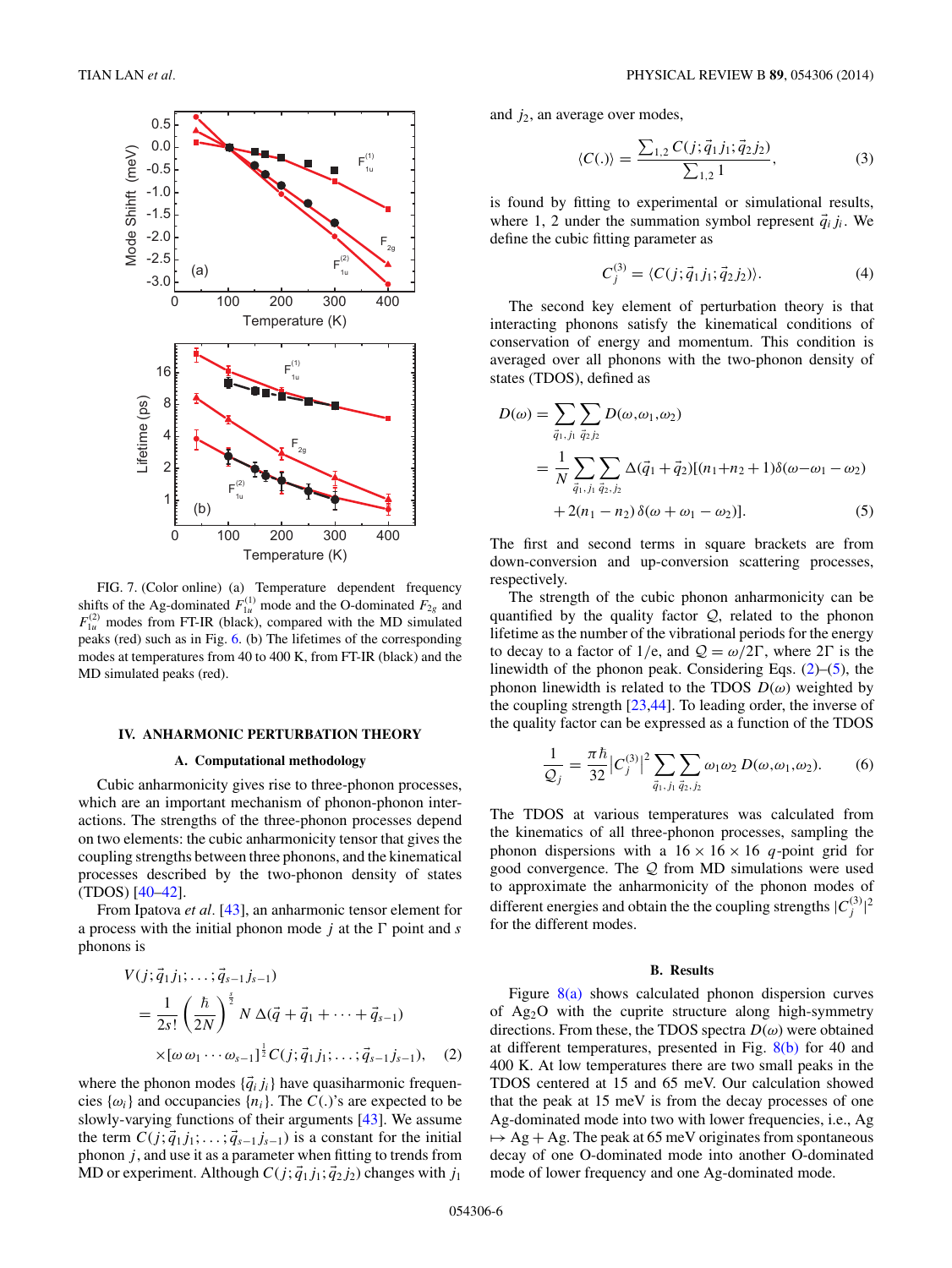<span id="page-6-0"></span>

FIG. 8. (Color online) (a) Calculated phonon dispersion along high-symmetry directions of Ag<sub>2</sub>O with the cuprite structure. *-* (0*,*0*,*0), *M* (0*.*5*,*0*.*5*,*0), *X* (0*.*5*,*0*,*0), *R* (0*.*5*,*0*.*5*,*0*.*5). (b) The TDOS spectra  $D(\omega)$  at 40 K (dashed) and 400 K (solid). The downconversion and up-conversion contributions are presented separately as black and green curves, respectively.

At high temperatures there are more down-conversion processes, but an even greater change in up-conversion processes. Figure  $8(b)$  shows how the strong down-conversion peaks at low temperatures grow approximately linearly with temperature, following the thermal population of phonon modes involved in the interactions. Near the peak at 65 meV, one up-conversion band centered at 50 meV is also strong. This band comprises scattering channels in which one O-dominated mode is combined with an Ag-dominated mode to form a higher frequency O-dominated mode, i.e.,  $O \mapsto O - Ag$ . At the low energy side, there is another band below 15 meV from two types of up-conversion processes. One is from Ag-dominated modes alone, i.e., Ag  $\mapsto$  Ag – Ag. The other involves two O-dominated modes, i.e., Ag  $\mapsto$  O – O, owing to the increased number of higher energy O-dominated modes that can participate in these processes at higher temperatures.

Figure [9](#page-7-0) shows the inverse of quality factors 1*/*Q of the  $F_{1u}^{(1)}$ ,  $F_{2g}$ ,  $F_{1u}^{(2)}$ , and  $A_{2u}$  phonon modes from FT-IR and MD calculations, together with the best theoretical fits with Eq. [\(6\)](#page-5-0). These modes are near the centers of the main features of the phonon DOS shown in Fig. [2,](#page-2-0) i.e., the peaks 1, 2, 3 and the gap in between, respectively, and are useful for understanding the overall anharmonicity. As shown in Fig. [9,](#page-7-0) at higher temperatures the quality factors decrease substantially. At

400 K, the  $F_{1u}^{(1)}$ ,  $F_{2g}$ ,  $F_{1u}^{(2)}$  modes have low Q values from 12 to 15, but the  $A_{2u}$  mode has a much larger value of 26. With a single parameter  $|C_j^{(3)}|^2$  for each mode, good fittings to the quality factors are obtained. The fitting curves and the corresponding values of the parameters  $|C_j^{(3)}|^2$  are presented in Fig. [9.](#page-7-0) The  $|C_j^{(3)}|^2$  values do not vary much among different modes, so the typical assumption of a slowly varying *C*(.) seems reasonable.

## **V. DISCUSSION**

### **A. Quasiharmonic approximation**

In the quasiharmonic approximation (QHA), a mode Grüneisen parameter  $\gamma_i$  is defined as the ratio of the fractional change of the mode frequency  $\omega_i$  to the fractional change of volume *V*, at constant temperature,  $\gamma_j = -\frac{\partial(\ln \omega_j)}{\partial(\ln V)}$ . The usual trend is for phonons to soften with lattice expansion, increasing the phonon entropy and stabilizing the expanded lattice at elevated temperatures. A negative Grüneisen parameter is therefore expected for the special phonon modes associated with NTE, such as RUMs. If all the anharmonicity of  $Ag_2O$ with the cuprite structure is attributed to this volume effect, however, the values of Grüneisen parameters are approximately −9 for the high energy modes at peaks 2 and 3 of the phonon DOS, and  $-20$  for the infrared-active  $F_{1u}$  mode. These anomalous values may indicate a problem with the QHA. The QHA method also significantly underestimates the NTE and misses the behavior at temperatures above 250 K.

As seen in the figure in the Supplemental Material and in Fig.  $6$ , the giant negative Grüneisen parameters are inconsistent with the results of MD simulations. The volume change alone does not greatly affect the phonon lifetimes or frequency shifts. All features in the phonon spectra generated with the MD-implemented QHA showed little change except for small stiffening about 0.6 meV at high energies, in agreement with the recent lattice dynamics QHA calculations [\[17\]](#page-8-0).

#### **B. Negative thermal expansion**

Our eigenvector analysis of phonon modes showed that the three low-energy Ag-dominated  $F_{2u}$ ,  $E_u$ , and  $F_{1u}$  modes correspond to two distinct types of vibrations. The  $F_{2u}$  mode involves rigid rotations of Ag4O tetrahedra, and could be considered as RUM. The  $E_u$  mode involves the shearing of Ag<sub>4</sub>O units by changing the Ag-O-Ag bond angles. The  $F_{1u}$ mode measured by infrared spectrometry also shears the Ag4O units, and includes some displacements of O atoms. Shearing the tetrahedra was shown to reduce the average vertex-vertex distance [\[27,45\]](#page-9-0) and contribute to the NTE.

In the cuprite structure, the modes associated with the rigid rotations and the distortions of the Ag4O tetrahedra have similar energies below 10 meV. They are equally favorable thermodynamically, and both would be active at very low temperature. As a consequence, there is simultaneously a large deformation of Ag4O units and a strong contraction of the Ag-Ag shell, as observed experimentally and computationally at low temperatures. The large thermal distortions of the  $Ag_4O$ tetrahedra involve the Ag atoms at the vertices, and their large mass causes these distortions to occur at low frequencies.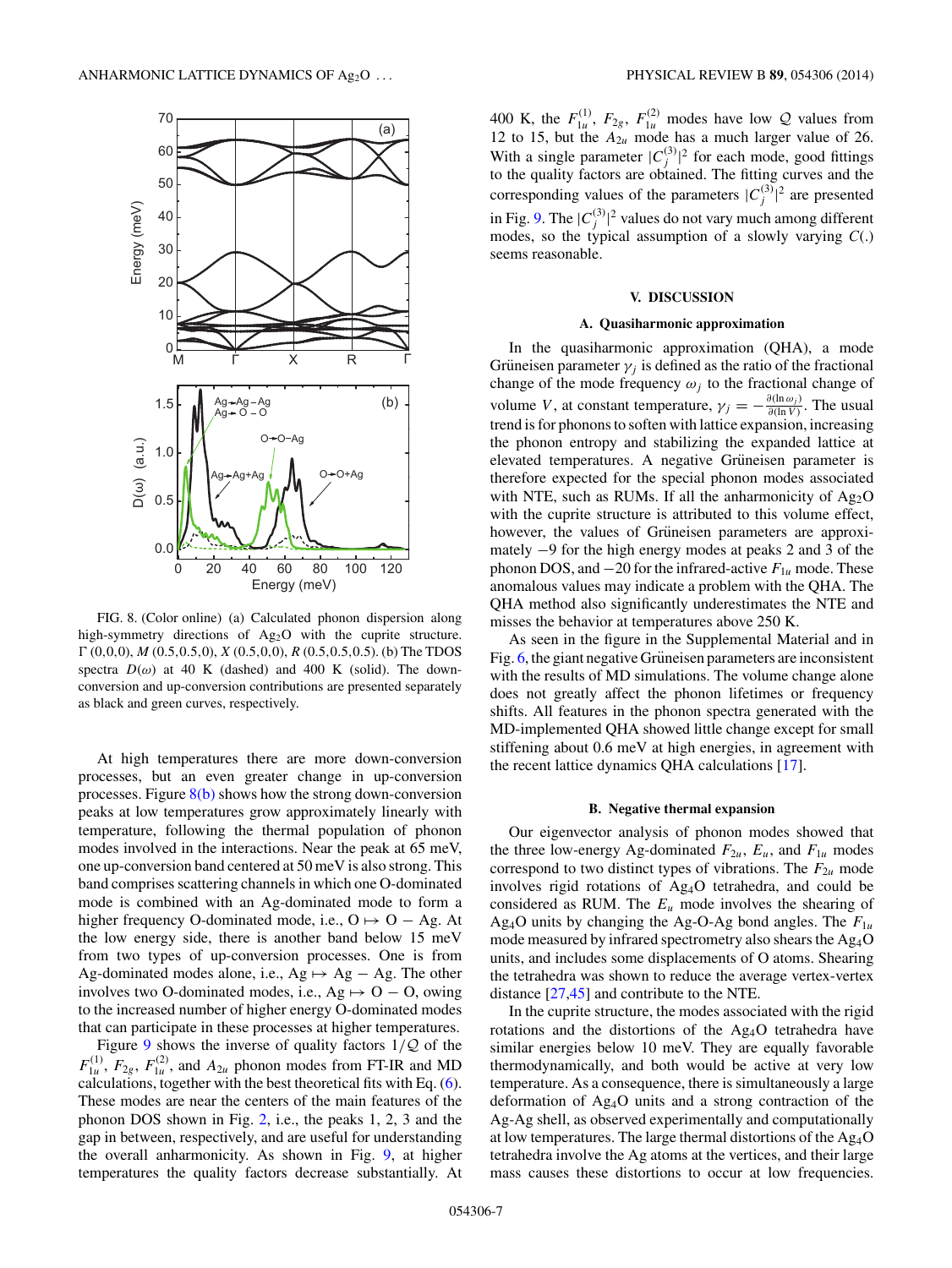<span id="page-7-0"></span>

FIG. 9. (Color online) Temperature dependence of the inverse of the quality factors  $1/Q$  for the  $F_{1u}^{(1)}$ ,  $A_{2u}$ ,  $F_{2g}$ , and  $F_{1u}^{(2)}$  phonon modes from FT-IR (black squares), MD calculations (red circles), and the theoretical fittings with a full calculation of the TDOS. The unit of the fitting parameter  $|C_j^{(3)}|^2$  is  $10^{-1}$  eV<sup>-1</sup>.

Polyhedral units in most other NTE materials are bridged by the lightweight atoms, such as O and C-N, so the polyhedra are distorted at significantly higher energies (usually above 40 meV), and may not distort at lower temperatures.

It is a thermodynamic requirement that the NTE of Fig. [5](#page-4-0) must go to zero at  $T = 0$ , but the intervening phase transition at 40 K impedes this measurement. Nevertheless, the steep slope of the lattice parameter with temperature is consistent with the occupancy of phonon modes of 10 meV energy, suggesting that the QHA model of NTE involves the correct modes, such as the  $F_{2u}$  mode (which is a RUM). These low-energy modes are dominated by motions of the Ag atoms. This explanation based on the QHA is qualitatively correct, but anharmonic interactions are large enough to cause the QHA to underestimate the NTE by a factor of two.

## **C. Explicit anharmonicity**

At temperatures above 250 K, there is a second part of the NTE behavior that is beyond the predictions of quasiharmonic theory. This NTE above 250 K is predicted accurately by the *ab initio* MD calculations, so it is evidently a consequence of phonon anharmonicity. The temperature dependence of this NTE behavior follows the Planck occupancy factor for phonon modes above 50 meV, corresponding to the O-dominated

band of optical frequencies. In the QHA these modes above 50 meV do not contribute to the NTE. These modes are highly anharmonic, however, as shown by their large broadenings and shifts.

For cubic anharmonicity, the two-phonon DOS (TDOS) is the spectral quantity parameterizing the number of phononphonon interaction channels available to a phonon. For  $Ag<sub>2</sub>O$ with the cuprite structure, the peaks in the TDOS overlap well with the peaks in the phonon DOS. Most of the phonons therefore have many possible interactions with other phonons, which contributes to the large anharmonicity of  $Ag<sub>2</sub>O$  with the cuprite structure, and small  $Q$  (short lifetimes). Although the  $Q$  values of most phonon modes in Ag<sub>2</sub>O with the cuprite structure are small and similar, the origins of these lifetime broadenings are intrinsically different. For peak 2 of the phonon DOS, the anharmonicity is largely from the up-conversion processes:  $O \mapsto O - Ag$ , while for peak 3 it is from the down-conversion processes:  $O \mapsto O + Ag$ . The anharmonicity of peak 1 is more complicated. It involves both up-conversion and down-conversion processes of Agdominated modes. The TDOS also shows why the  $A_{2u}$  mode has a larger  $Q$  than other modes. Figure  $8(b)$  shows that the  $A_{2u}$  mode lies in the trough of the TDOS where there are only a few phonon decay channels.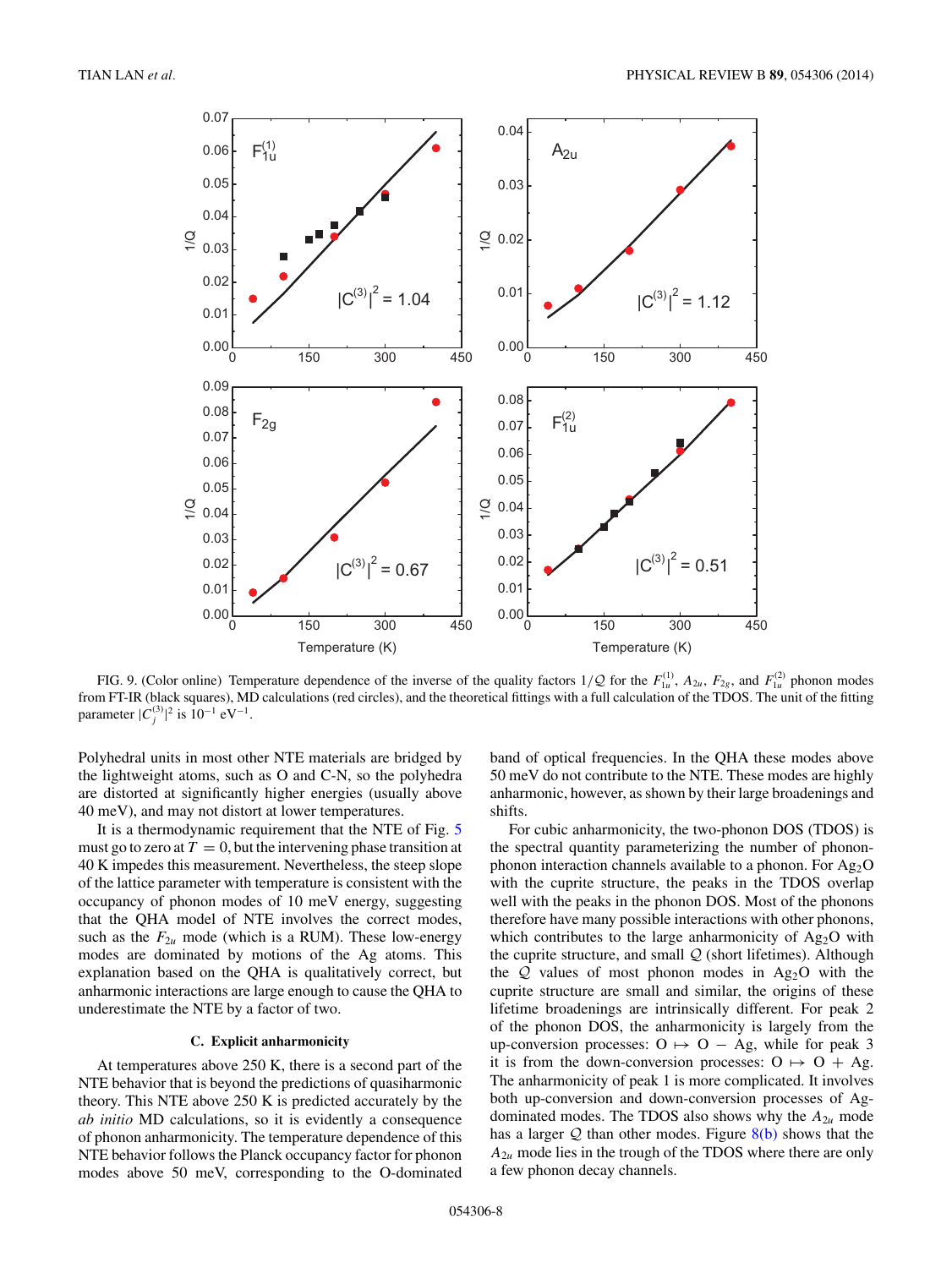<span id="page-8-0"></span>Owing to explicit anharmonicity from phonon-phonon interactions, the thermodynamic properties of  $Ag<sub>2</sub>O$  with the cuprite structure cannot be understood as a sum of contributions from independent normal modes. The frequency of an anharmonic phonon depends on the level of excitation of other modes. At high temperatures, large vibrational amplitudes increase the anharmonic coupling of modes, and this increases the correlations between the motions of the Ag and O atoms, as shown by perturbation theory. Couplings in perturbation theory have phase coherence, so the coupling between Ag- and O-dominated modes at higher energies, as seen in the peak of the TDOS, causes correlations between the motions of Ag and O atoms. The *ab initio* MD simulations show that anharmonic interactions allow the structure to become more compact with increasing vibrational amplitude. The mutual motions of the O and Ag atoms cause higher density as the atoms fill space more effectively. The large difference in atomic radii of Ag and O may contribute to this effect. Perhaps it also facilitates the irreversible changes in  $Ag<sub>2</sub>O$  at temperatures above 500 K, but this requires further investigation. For cuprite  $Cu<sub>2</sub>O$ , which has less of a difference in atomic radii, the thermal expansion is much less anomalous.

## **VI. CONCLUSIONS**

Phonon densities of states of Ag<sub>2</sub>O with the cuprite structure at temperatures from 40 to 400 K were measured by inelastic neutron scattering spectrometry. The infrared spectra of phonon modes were also obtained at temperatures from 100 to 300 K. Large anharmonicity was found from both the shifts and broadenings of peaks in the phonon spectra. A normal mode analysis identified the rigid unit modes and the bending modes of the Ag4O tetrahedra that play key roles in the negative thermal expansion (NTE) at low temperatures. Some of the NTE can be understood by quasiharmonic theory, but this approach is semiquantitative and limited to temperatures below 250 K.

First principles MD calculations were performed at several temperatures. These calculations accurately accounted for the NTE and local dynamics of  $Ag<sub>2</sub>O$  with the cuprite structure, such as the contraction of the Ag-Ag shell and the large distortion of the Ag4O tetrahedra. The phonon DOS obtained from a Fourier-transformed velocity autocorrelation method showed large anharmonic effects in  $Ag_2O$ , in excellent agreement with the experimental data. A second part of the NTE at temperatures above 250 K is due largely to the anharmonicity of phonon-phonon interactions and is not predicted with volume dependent quasiharmonicity.

Phonon perturbation theory with the cubic anharmonicity helped explain the effects of phonon kinematics on phonon anharmonicity of  $Ag_2O$  with the cuprite structure. The phonon interaction channels for three-phonon processes are given by the TDOS, weighted approximately by the phonon coupling strength. The phonons that are most broadened are those with energies that lie on peaks in the TDOS. The temperature dependence of the quality factors  $Q$  of individual phonon modes measured by infrared spectrometry were explained well by anharmonic perturbation theory. Perturbation theory also showed strong interactions between the Ag-dominated modes and the O-dominated modes in both up-conversion and downconversion processes. In particular, the strong interactions of O-dominated modes with Ag-dominated modes causes the second stage of NTE at temperatures above 250 K.

## **ACKNOWLEDGMENTS**

This work was supported by DOE BES under Contract No. DE-FG02-03ER46055. The work benefited from software developed in the DANSE project under NSF Grant No. DMR-0520547. Research at Oak Ridge National Laboratory's SNS was sponsored by the Scientific User Facilities Division, BES, DOE.

- [1] W. Tiano, M. Dapiaggi, and G. Artioli, [J. Appl. Crystallogr.](http://dx.doi.org/10.1107/S0021889803020818) **[36](http://dx.doi.org/10.1107/S0021889803020818)**, [1461](http://dx.doi.org/10.1107/S0021889803020818) [\(2003\)](http://dx.doi.org/10.1107/S0021889803020818).
- [2] B. J. Kennedy, Y. Kubota, and K. Kato, [Solid State Commun.](http://dx.doi.org/10.1016/j.ssc.2005.05.043) **[136](http://dx.doi.org/10.1016/j.ssc.2005.05.043)**, [177](http://dx.doi.org/10.1016/j.ssc.2005.05.043) [\(2005\)](http://dx.doi.org/10.1016/j.ssc.2005.05.043).
- [3] S. Bhattacharya and A. Ghosh, [Solid State Ionics](http://dx.doi.org/10.1016/S0167-2738(03)00277-7) **[161](http://dx.doi.org/10.1016/S0167-2738(03)00277-7)**, [61](http://dx.doi.org/10.1016/S0167-2738(03)00277-7) [\(2003\)](http://dx.doi.org/10.1016/S0167-2738(03)00277-7).
- [4] T. Minami, [J. Non-Crys. Solids](http://dx.doi.org/10.1016/0022-3093(83)90440-4) **[56](http://dx.doi.org/10.1016/0022-3093(83)90440-4)**, [15](http://dx.doi.org/10.1016/0022-3093(83)90440-4) [\(1983\)](http://dx.doi.org/10.1016/0022-3093(83)90440-4).
- [5] W.-X. Li, C. Stampfl, and M. Scheffler, [Phys. Rev. Lett.](http://dx.doi.org/10.1103/PhysRevLett.90.256102) **[90](http://dx.doi.org/10.1103/PhysRevLett.90.256102)**, [256102](http://dx.doi.org/10.1103/PhysRevLett.90.256102) [\(2003\)](http://dx.doi.org/10.1103/PhysRevLett.90.256102).
- [6] L. Gou and C. Murphy, [Nano Lett.](http://dx.doi.org/10.1021/nl0258776) **[3](http://dx.doi.org/10.1021/nl0258776)**, [231](http://dx.doi.org/10.1021/nl0258776) [\(2003\)](http://dx.doi.org/10.1021/nl0258776).
- [7] A. K. A. Pryde, K. D. Hammonds, M. T. Dove, V. Heine, J. D. Gale, and M. C. Warren,[J. Phys.-Condens. Matter](http://dx.doi.org/10.1088/0953-8984/8/50/023) **[8](http://dx.doi.org/10.1088/0953-8984/8/50/023)**, [10973](http://dx.doi.org/10.1088/0953-8984/8/50/023) [\(1996\)](http://dx.doi.org/10.1088/0953-8984/8/50/023).
- [8] V. Heine, P. R. L. Welche, and M. T. Dove, [J. Am. Ceram. Soc.](http://dx.doi.org/10.1111/j.1151-2916.1999.tb02001.x) **[82](http://dx.doi.org/10.1111/j.1151-2916.1999.tb02001.x)**, [1793](http://dx.doi.org/10.1111/j.1151-2916.1999.tb02001.x) [\(1999\)](http://dx.doi.org/10.1111/j.1151-2916.1999.tb02001.x).
- [9] C. W. Li, X. Tang, J. A. Munoz, J. B. Keith, S. J. Tracy, D. L. Abernathy, and B. Fultz, [Phys. Rev. Lett.](http://dx.doi.org/10.1103/PhysRevLett.107.195504) **[107](http://dx.doi.org/10.1103/PhysRevLett.107.195504)**, [195504](http://dx.doi.org/10.1103/PhysRevLett.107.195504) [\(2011\)](http://dx.doi.org/10.1103/PhysRevLett.107.195504).
- [10] S. a Beccara, G. Dalba, P. Fornasini, R. Grisenti, A. Sanson, and F. Rocca, [Phys. Rev. Lett.](http://dx.doi.org/10.1103/PhysRevLett.89.025503) **[89](http://dx.doi.org/10.1103/PhysRevLett.89.025503)**, [025503](http://dx.doi.org/10.1103/PhysRevLett.89.025503) [\(2002\)](http://dx.doi.org/10.1103/PhysRevLett.89.025503).
- [11] A. Sanson, F. Rocca, G. Dalba, P. Fornasini, R. Grisenti, M. Dapiaggi, and G. Artioli, [Phys. Rev. B](http://dx.doi.org/10.1103/PhysRevB.73.214305) **[73](http://dx.doi.org/10.1103/PhysRevB.73.214305)**, [214305](http://dx.doi.org/10.1103/PhysRevB.73.214305) [\(2006\)](http://dx.doi.org/10.1103/PhysRevB.73.214305).
- [12] K. W. Chapman and P. J. Chupas, [Chem. Mater.](http://dx.doi.org/10.1021/cm802900t) **[21](http://dx.doi.org/10.1021/cm802900t)**, [425](http://dx.doi.org/10.1021/cm802900t) [\(2009\)](http://dx.doi.org/10.1021/cm802900t).
- [13] M. Dapiaggi, H. J. Kim, E. S. Božin, S. J. L. Billinge, and G. Artioli, [J. Phys. Chem. Solids](http://dx.doi.org/10.1016/j.jpcs.2008.03.030) **[69](http://dx.doi.org/10.1016/j.jpcs.2008.03.030)**, [2182](http://dx.doi.org/10.1016/j.jpcs.2008.03.030) [\(2008\)](http://dx.doi.org/10.1016/j.jpcs.2008.03.030).
- [14] P. Souvatzis, O. Eriksson, M. I. Katsnelson, and S. P. Rudin, [Phys. Rev. Lett.](http://dx.doi.org/10.1103/PhysRevLett.100.095901) **[100](http://dx.doi.org/10.1103/PhysRevLett.100.095901)**, [095901](http://dx.doi.org/10.1103/PhysRevLett.100.095901) [\(2008\)](http://dx.doi.org/10.1103/PhysRevLett.100.095901).
- [15] N. Antolin, O. D. Restrepo, and W. Windl, [Phys. Rev. B](http://dx.doi.org/10.1103/PhysRevB.86.054119) **[86](http://dx.doi.org/10.1103/PhysRevB.86.054119)**, [054119](http://dx.doi.org/10.1103/PhysRevB.86.054119) [\(2012\)](http://dx.doi.org/10.1103/PhysRevB.86.054119).
- [16] B. Fultz, [Prog. Mater. Sci.](http://dx.doi.org/10.1016/j.pmatsci.2009.05.002) **[55](http://dx.doi.org/10.1016/j.pmatsci.2009.05.002)**, [247](http://dx.doi.org/10.1016/j.pmatsci.2009.05.002) [\(2010\)](http://dx.doi.org/10.1016/j.pmatsci.2009.05.002).
- [17] M. K. Gupta, R. Mittal, S. Rols, and S. L. Chaplot, [Physica B](http://dx.doi.org/10.1016/j.physb.2012.02.023) **[407](http://dx.doi.org/10.1016/j.physb.2012.02.023)**, [2146](http://dx.doi.org/10.1016/j.physb.2012.02.023) [\(2012\)](http://dx.doi.org/10.1016/j.physb.2012.02.023).
- [18] A. Sanson, [Solid State Commun.](http://dx.doi.org/10.1016/j.ssc.2011.07.006) **[151](http://dx.doi.org/10.1016/j.ssc.2011.07.006)**, [1452](http://dx.doi.org/10.1016/j.ssc.2011.07.006) [\(2011\)](http://dx.doi.org/10.1016/j.ssc.2011.07.006).
- [19] [R. Mittal, S. L. Chaplot, S. K. Mishra, and P. P. Bose,](http://dx.doi.org/10.1103/PhysRevB.75.174303) *Phys. Rev.* B **[75](http://dx.doi.org/10.1103/PhysRevB.75.174303)**, [174303](http://dx.doi.org/10.1103/PhysRevB.75.174303) [\(2007\)](http://dx.doi.org/10.1103/PhysRevB.75.174303).
- [20] V. Gava, A. L. Martinotto, and C. A. Perottoni, [Phys. Rev. Lett.](http://dx.doi.org/10.1103/PhysRevLett.109.195503) **[109](http://dx.doi.org/10.1103/PhysRevLett.109.195503)**, [195503](http://dx.doi.org/10.1103/PhysRevLett.109.195503) [\(2012\)](http://dx.doi.org/10.1103/PhysRevLett.109.195503).
- [21] J. A. Thomas, J. E. Turney, R. M. Iutzi, C. H. Amon, and A. J. H. McGaughey, [Phys. Rev. B](http://dx.doi.org/10.1103/PhysRevB.81.081411) **[81](http://dx.doi.org/10.1103/PhysRevB.81.081411)**, [081411](http://dx.doi.org/10.1103/PhysRevB.81.081411) [\(2010\)](http://dx.doi.org/10.1103/PhysRevB.81.081411).